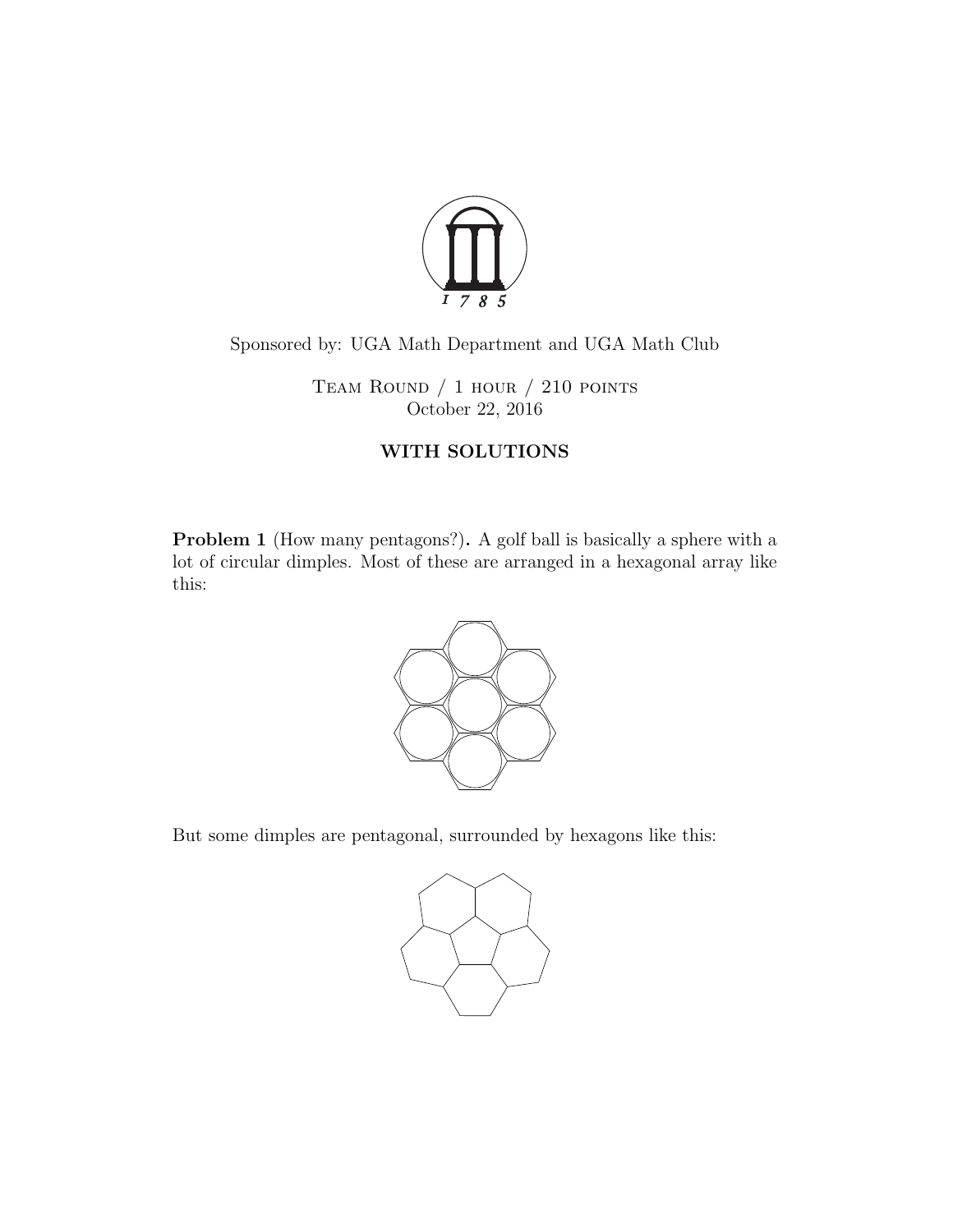Assume that the golf ball is covered with these hexagonal and pentagonal dimples, and, as in the diagrams, three of these polygons meet at each vertex.

If there are 332 hexagons, how many pentagons are there?

Answer. 12 (pentagons)

**Solution.** Let  $H$  and  $P$  be the number of hexagons and pentagons, respectively. Then the number of vertices on the ball is

$$
V = \frac{6H + 5P}{3},
$$

the number of edges is

$$
E = \frac{6H + 5P}{2},
$$

and the number of faces is

$$
F = H + P.
$$

Euler's formula says that

$$
V - E + F = 2,
$$

and so

$$
\frac{6H+5P}{3} - \frac{6H+5P}{2} + H + P = 2.
$$

Multiply by 6:

$$
(12H + 10P) - (18H + 15P) + 6H + 6P = 12.
$$

Thus,

$$
P=12.
$$

Note the surprise twist: The  $H$ 's cancelled, and so the number of hexagons is irrelevant. That's why a soccer ball also has 12 pentagons!

**Remark:** The number 332 is taken from this *New Scientist* article:

```
https://www.newscientist.com/article/
```
dn1746-hexagonal-dimples-boost-golf-balls-flight/

Problem 2 (Pascal sums). The 2016th row of Pascal's triangle begins

 $1, 2016, 2031120, 1363558560, \ldots$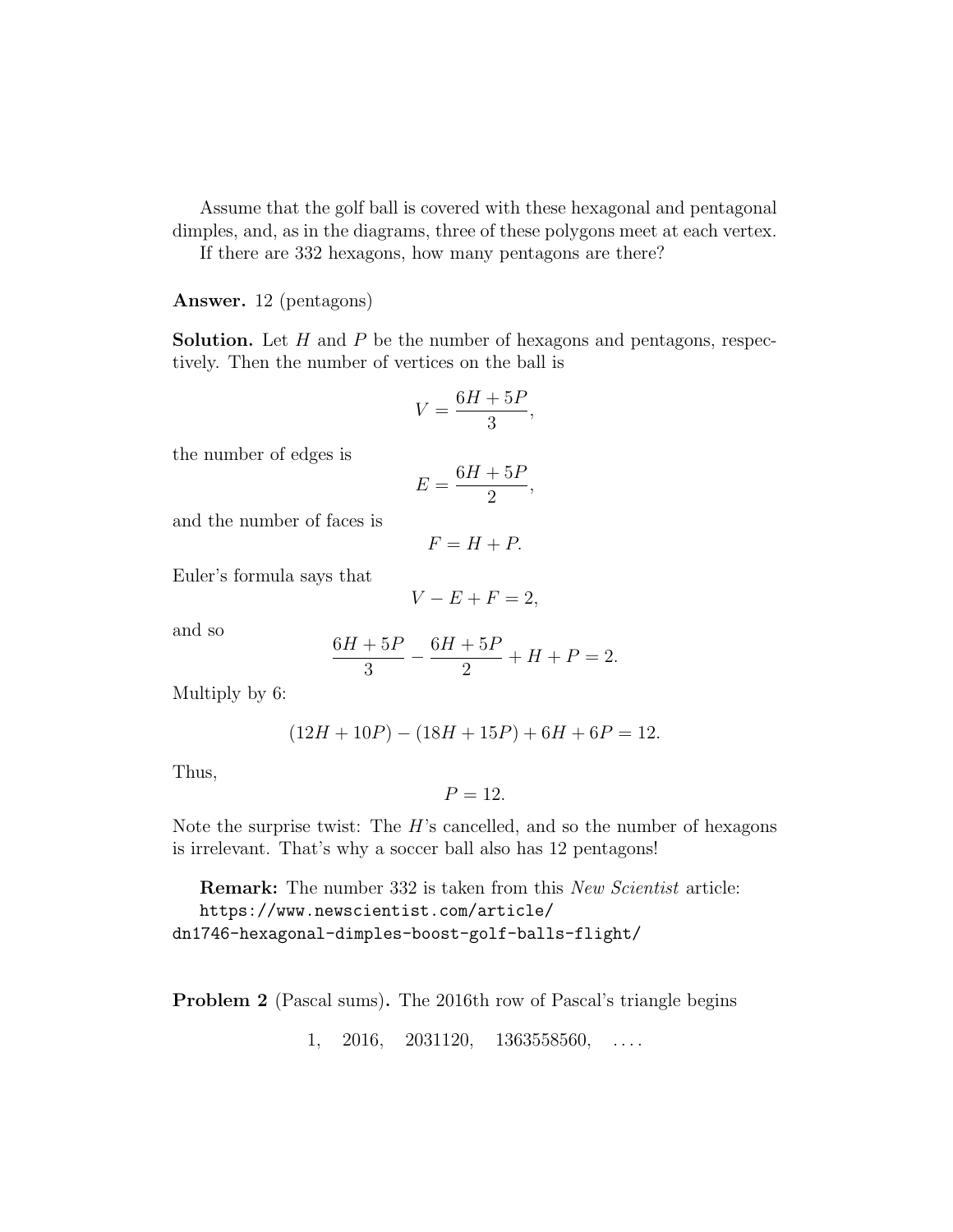Let

 $S_1$  = the sum of every 4th number, beginning with 1,

 $S_2$  = the sum of every 4th number, beginning with 2016,

 $S_3$  = the sum of every 4th number, beginning with 2031120,

 $S_4$  = the sum of every 4th number, beginning with 1363558560.

What is the difference between the largest and smallest  $S_i$ ? Write your answer in terms of powers of 2.

Solution. Questions about sums of entries in Pascal's triangle are often related to the binomial theorem. Let's begin by recalling some such summations:

• The sum of the entries in the 2016th row of Pascal's triangle is  $2^{2016}$ ; i.e.,  $\sum_{k=0}^{2016} {2016 \choose k}$  $(k)$ <sup>116</sup>) = 2<sup>2016</sup>. You can see this by putting  $x = y = 1$  in the binomial theorem:

$$
(x+y)^{2016} = \sum_{k=0}^{2016} {2016 \choose k} x^{n-k} y^k.
$$

In the language of this question,  $S_1 + S_2 + S_3 + S_4 = 2^{2016}$ .

• Similarly, the alternating sum of the entries in the 2016th row is 0:  $\sum_{k=0}^{2016} (-1)^k {2016 \choose k}$  $(k)$  = 0. To see this, put  $x = 1$  and  $y = -1$  into the binomial theorem. Another way of saying this: The sum of the evennumbered entries equals the sum of the odd-numbered entries:  $\binom{n}{0}$  $_{0}^{n}$  +  $\binom{n}{2}$  $\binom{n}{2} + \cdots = \binom{n}{1}$  $\binom{n}{1} + \binom{n}{3}$  $\binom{n}{3} + \ldots$ . This common sum must be  $2^{2015}$ : their difference is zero, but their sum is  $2^{2016}$ . In the language of the question, we have  $S_1 + S_3 = S_2 + S_4$ .

We now apply the binomial theorem with  $x = 1, y = i \ (= \sqrt{-1})$ :

$$
(1+i)^{2016} = \sum_{k=0}^{\infty} {2016 \choose k} 1^{n-k} i^k
$$
  
=  ${2016 \choose 0} + {2016 \choose 1} i + {2016 \choose 2} i^2 + {2016 \choose 3} i^3 + ...$   
=  ${2016 \choose 0} + {2016 \choose 1} i - {2016 \choose 2} - {2016 \choose 3} i + ...$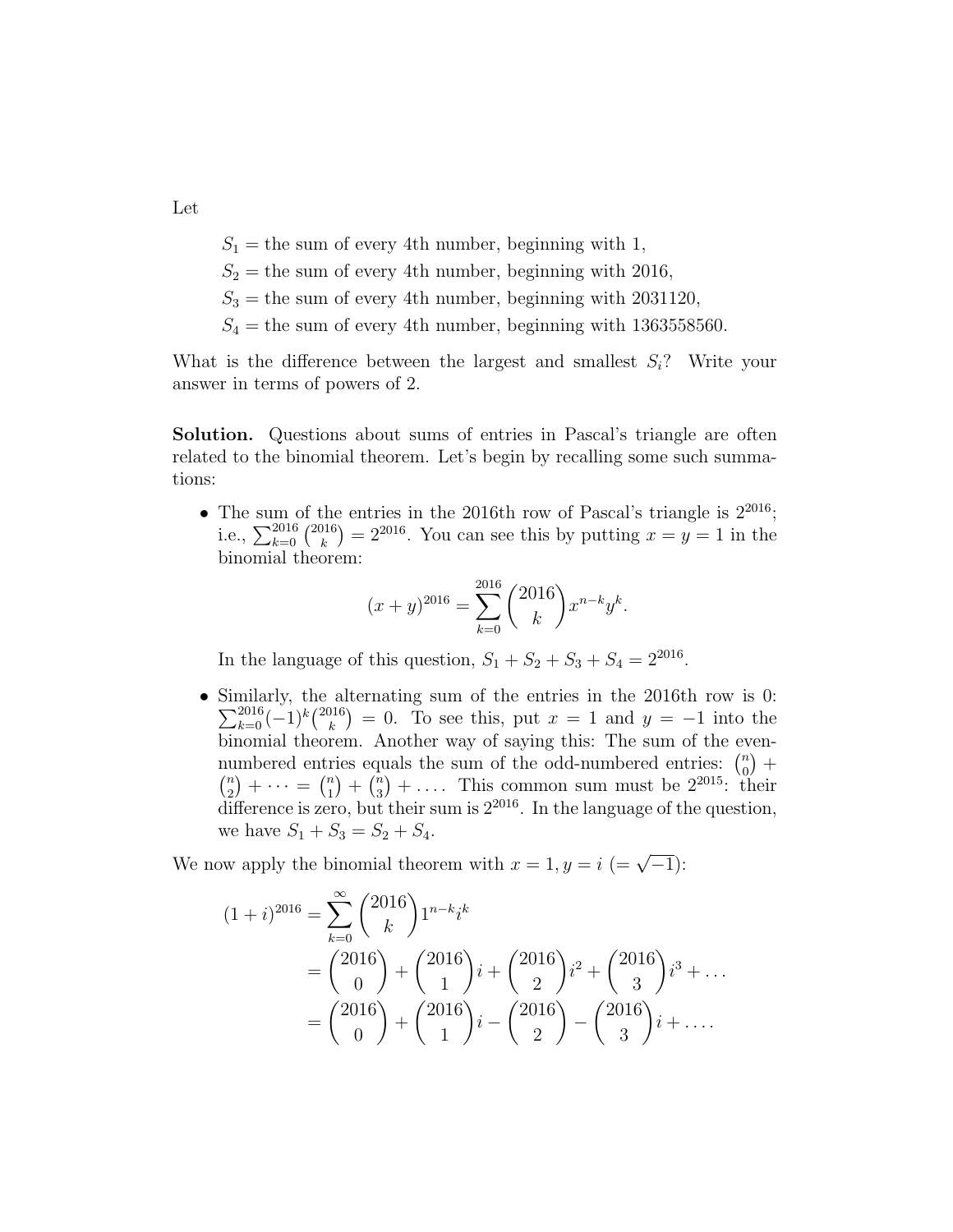Note that  $S_1$  (respectively  $S_3$ ) are the positive (respectively negative) terms contributing to the real part of  $(1 + i)^{2016}$ , while  $S_2$  and  $S_4$  make the corresponding contributions to the imaginary part of  $(1 + i)^{2016}$ .

So what are the real and imaginary parts of  $(1 + i)^{2016}$ ?

$$
(1+i)^{2016} = \left[\sqrt{2}\left(\frac{1+i}{\sqrt{2}}\right)^{2016}\right] = 2^{1008} \cdot [e^{\pi i/4}]^{2016} = 2^{1008} \cdot e^{504\pi i} = 2^{1008}.
$$

In particular, this is a positive real number, so that  $S_1 > S_3$  and  $S_2 = S_4$ . Using our previous observation that  $S_1 + S_3 = S_2 + S_4 = 2^{2015}$ , we get

$$
S_1 > S_2 = S_4 = 2^{2014} > S_3.
$$

Moreover, the difference beween the largest and smallest  $S_i$  is

$$
S_1 - S_3 = \text{Re}((1+i)^{2016}) = 2^{1008}.
$$

**Problem 3** (Pluses and minuses). A sequence of N numbers, each  $\pm 1$ , has the property that the sum of all  $N$  terms is 0 but no block of twenty consecutive terms sums to 0. What is the largest possible value of  $N$ ?

Answer. 90

Solution. It is not hard to convince yourself that the sequence of length 90 given by

$$
+1, -9, +11, -9, +11, -9, +11, -9, +11, -9
$$

(meaning one +1, followed by nine −1s, etc.) has the desired property. Indeed, in this case the sum of every twenty consecutive terms is  $+2$ . So it remains to show that there is no suitable sequence of length larger than 90.

Suppose for a contradiction that there is such a sequence of length  $N$ , where  $N > 90$ . For each positive integer  $j \leq N - 19$ , let  $S_j$  denote the sum of the twenty consecutive terms starting with the jth (i.e., the sum of the terms in positions  $j, j+1, \ldots, j+19$ . By assumption,  $S_j$  is nonzero for every j. In fact,  $S_j$  is of constant sign. Indeed, suppose  $S_n$  and  $S_m$  have opposite signs, where  $1 \leq n < m \leq N - 19$ . It is easy to see that each  $S_j$  is even and that each difference

$$
S_{j+1} - S_j \in \{-2, 0, 2\}.
$$